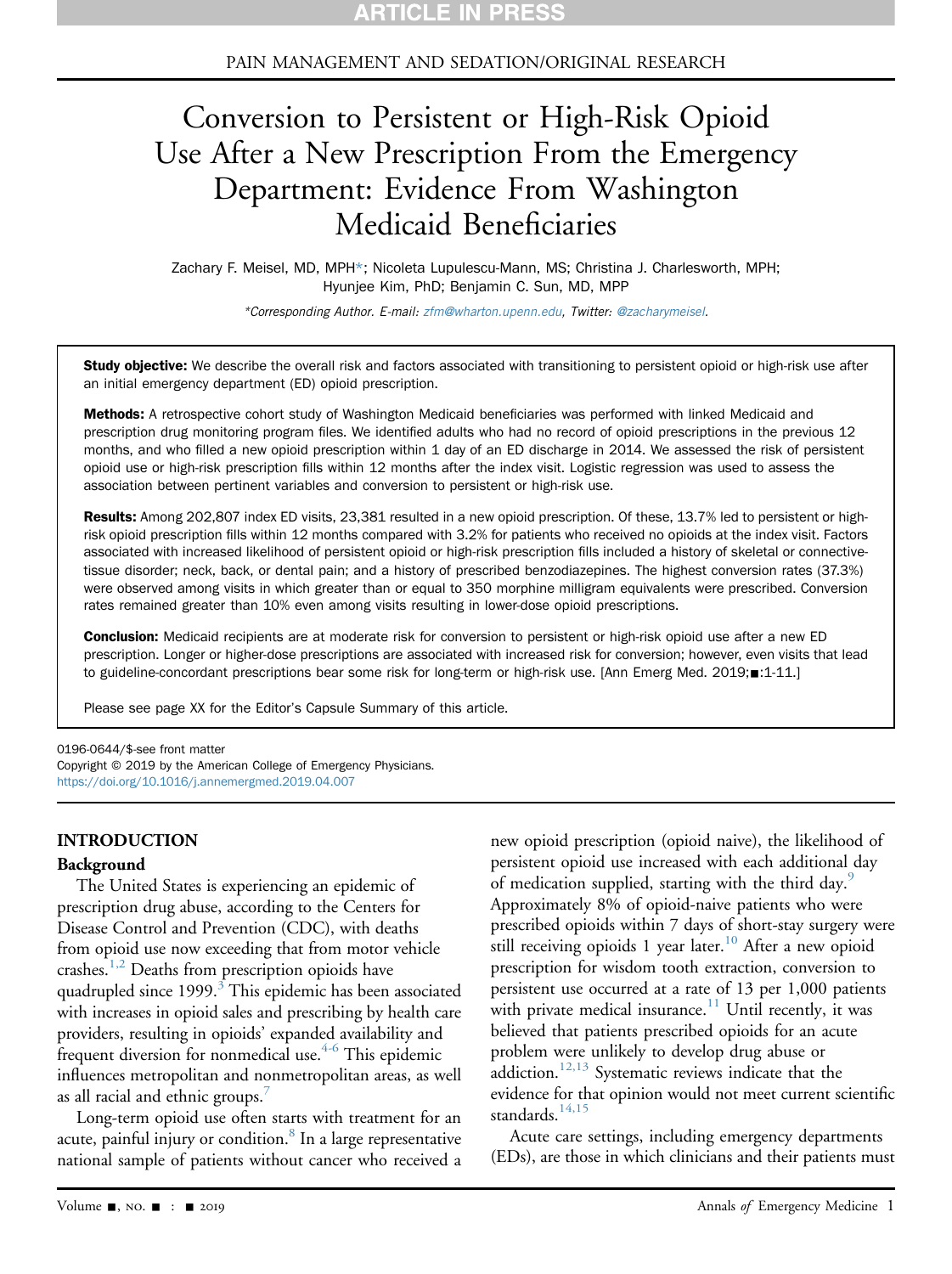# **RTICLE IN PRES**

# Conversion to Persistent or High-Risk Opioid Use After a New Prescription Meisel et al.

## Editor's Capsule Summary

What is already known on this topic Initial opioid exposure may trigger later use and misuse.

## What question this study addressed

How often do factors relate to later high-risk opioid use after emergency department (ED) discharge, and what are they?

# What this study adds to our knowledge

According to 2013 to 2015 Washington State Medicaid data, for the 11.5% of patients receiving an opioid prescription within 1 day of discharge, 13.7% received ongoing or high-risk opioid prescribing in the next 12 months compared with 3.2% without initial exposure. Larger initial dosing (starting at a prescription  $\geq 150$  morphine milligram equivalents) had the most effect.

# How this is relevant to clinical practice

Candidates for opioids at ED discharge, especially in higher doses, are at higher risk of later use, although the appropriate response to this observation is uncertain.

navigate between addressing pain and preventing the misuse of opioid pain medication. Prevention may be the key to addressing the epidemic because once opioid use disorder occurs, only 1 in 10 Americans receives treatment, and current treatment approaches demonstrate low rates of success.<sup>[16](#page-9-9)</sup> Emergency providers care for victims of opioid overdose, abuse, and misuse every day. Paradoxically, in terms of number of prescriptions they are also among the top prescribers of opioid medication for patients younger than 40 years.<sup>17</sup> The risk of long-term opioid use after a first prescription for acute pain from the ED has been explored: Hoppe et al<sup>[18](#page-9-11)</sup> demonstrated that among opioid-naive patients receiving an ED opioid prescription, 12% had more opioids prescribed at 1 year. Barnett et al $^{19}$  $^{19}$  $^{19}$  analyzed a cohort of Medicare patient visits and documented a conversion rate to persistent use between 1.2% and 1.5% after a new ED prescription. Among young adults, use of opioids through a single legitimate prescrition in high school was associated with a 33% increase in the risk of subsequent opioid misuse in a cohort followed to adulthood. $20$  Additional studies have identified that ED overdose patients and heroin users frequently report that their initial exposure to opioids came from an ED prescription.<sup>[21](#page-9-14)</sup> With 42% of ED visits related to pain—combined with provider quality measures that include adequacy of pain treatment and patient satisfaction—there has been documented pressure for emergency providers to prescribe opioids to their patients.[22](#page-9-15) As safety-net providers for a vulnerable population without primary care access or continuity of care, emergency providers have embraced the responsibility for bridging patients from acute injury to follow-up care, including providing pain medications when patients cannot access traditional primary care providers for treatment of pain.

Current policies and guidelines include placing absolute limits on opioid prescription quantities and mandating provider use or enrollment with prescription drug monitoring programs to identify previous, overlapping, or high-risk prescription fills.<sup>[23](#page-9-16)</sup> However, these policies do not consider new or low-dose opioid prescriptions. And for some individuals, even small-quantity prescriptions can lead to long-term or high-risk opioid use.<sup>[9](#page-9-4)</sup> Therefore, such policy interventions may not identify or protect patients for whom a new prescription for opioids may pose increased risk for conversion to long-term opioid use.

#### Goals of This Investigation

We sought to describe independent risk factors for transitioning to persistent opioid or high-risk prescription fills after an initial ED opioid prescription.

# MATERIALS AND METHODS

# Study Design and Setting

A retrospective cohort study of Washington State Medicaid beneficiaries was performed with data collected between January 1, 2013, and December 31, 2015. Data included enrollment and medical claims for Medicaid enrollees in Washington State linked to prescription drug monitoring program files containing information about all dispensed controlled substances. The creation of this data set has been described elsewhere.<sup>[24](#page-9-17)</sup>

#### Selection of Participants

The study population included residents of Washington State who were enrolled in Medicaid between January 1, 2014, and December 31, 2014. We excluded observations for enrollees with a 1-year history of cancer, those who were also enrolled in Medicare or older than 64 years, children younger than 13 years, and enrollees who received any hospice or nursing home care at any time during the study period. We also excluded members who were enrolled for less than 3 of the previous 12 months to ensure sufficient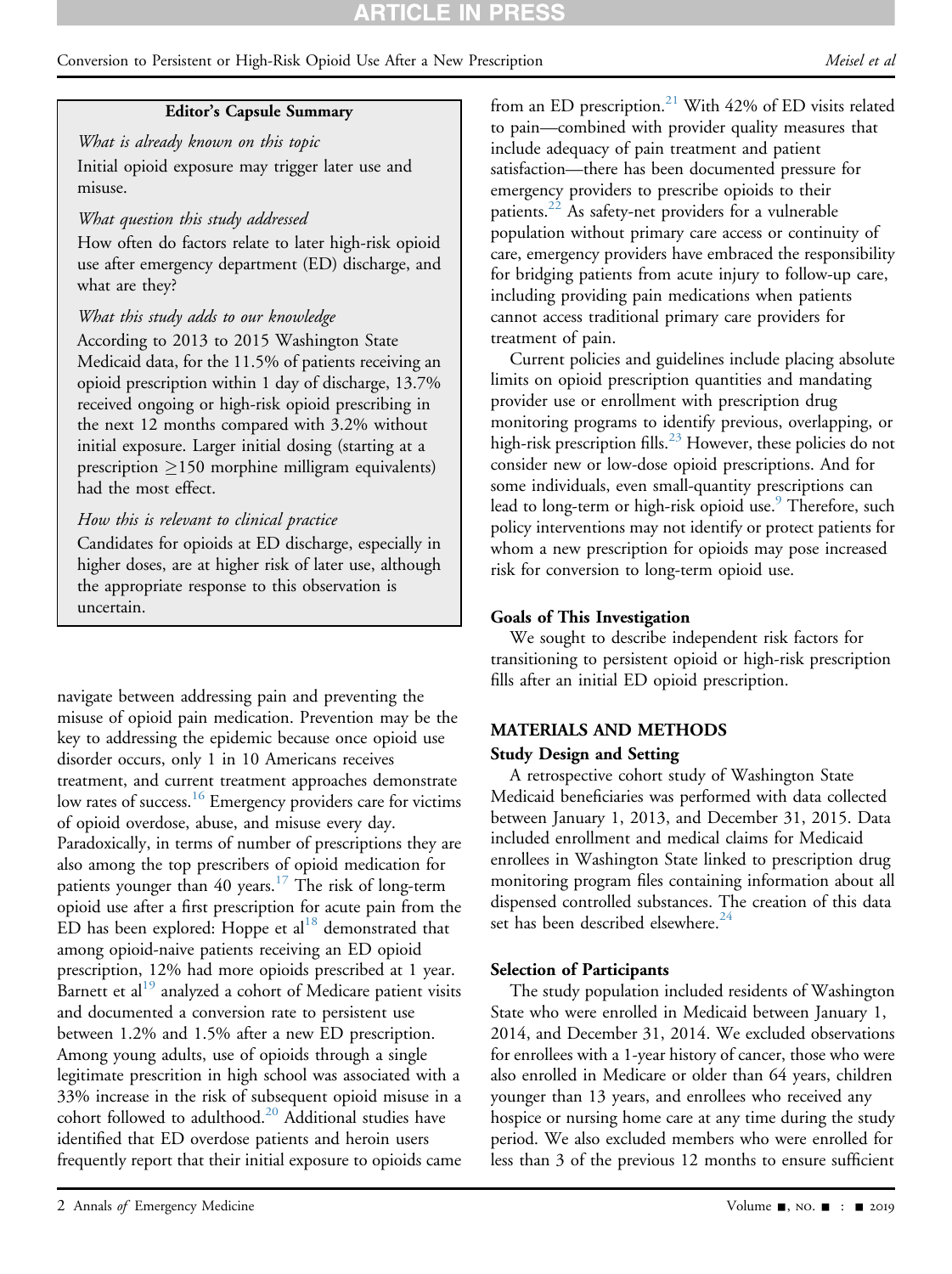data for assessing health history. [Figure 1](#page-2-0) describes the approach to including patient visits in the analyzed sample.

We analyzed ED visits made by enrollees during 2014 if they met the following criteria: the ED visit did not result in an inpatient admission, and the patient was opioid naive at the visit, defined as no history of opioid dispensing during the previous 12 months. As a third criterion, if multiple ED visits occurred for a given opioid-naive patient during the study period, we selected the earliest visit after which the patient filled an opioid prescription, defined as any pharmacy-dispensed outpatient prescription for an opioid written within 1 day of the ED visit (defined as prescriptions written on the day of registration or the following calendar day to account for ED visits that might span midnight). The definition of opioid naive used was based on the most conservative approach taken by national and international studies, which have defined opioid naive as no prescribed opioids between 60 and 365 days before the index visit.<sup>[25-27](#page-9-18)</sup>

# Methods of Measurement

Opioid prescriptions included buprenorphine, codeine, fentanyl, hydrocodone, hydromorphone, levorphanol,

meperidine, methadone, morphine, oxycodone, oxymorphone, tapentadol, and tramadol, as well as any combination formulation that included these drugs. We included tablets, syrups or suspensions, films, and transdermal patches, and we excluded other formulations (eg, sprays). Additionally, we recorded the total outpatient dispensed morphine milligram equivalents prescribed within 1 day of the index visit registration (to account for ED visits that spanned midnight). Total morphine milligram equivalents were calculated by multiplying tablet number by the opioid dose per tablet. We used the following conversion factors (milligram:milligram) to calculate morphine milligram equivalents: buprenorphine patch 12.6, buprenorphine tablet 30, codeine 0.15, fentanyl patch 7.2 (micrograms/hour), hydrocodone 1, hydromorphone 4, levorphanol 11, meperidine 0.1, methadone 3, morphine 1, oxycodone 1.5, oxymorphone 3, tapentadol 0.4, and tramadol  $0.1<sup>28</sup>$  $0.1<sup>28</sup>$  $0.1<sup>28</sup>$ 

Covariates were selected according to relevant demographic characteristics and previously described patient- and visit-level risk factors associated with conversion to persistent opioid or high-risk prescription fills. We also selected variables that would be available to a

<span id="page-2-0"></span>

Figure 1. Cohort selection flowchart.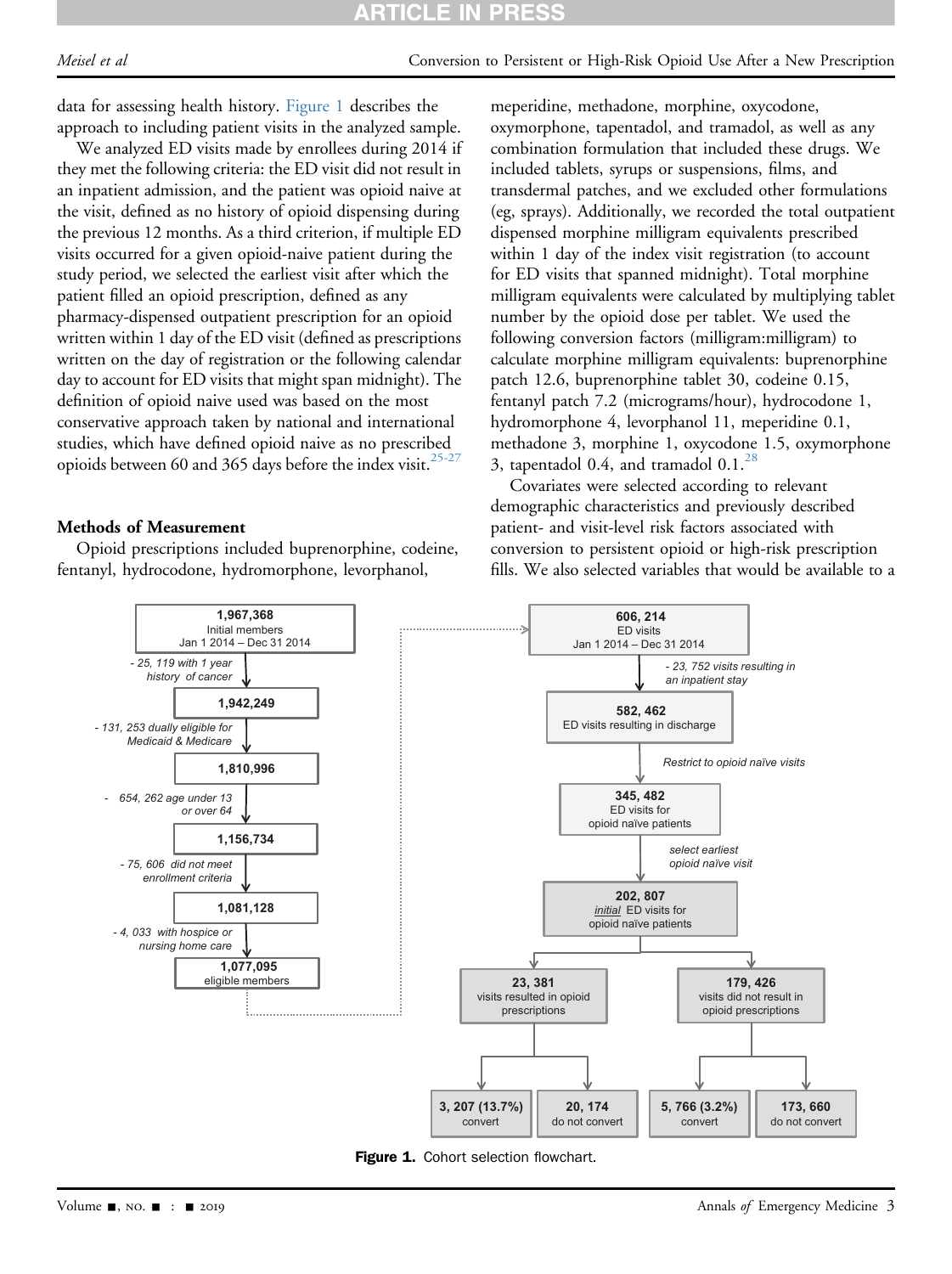clinician during an ED visit to maximize the potential ease of use during clinical care. Covariates included patient age, sex, race, managed care or fee-for-service Medicaid coverage, and whether the enrollee qualified for Medicaid according to disability or expansion under the Patient Protection and Affordable Care Act. We assessed 1-year history of physical health conditions, behavioral health conditions, substance use disorder, and benzodiazepine (prescription) use. We also created indicators for the presence of pain conditions at the ED visit<sup>[29](#page-9-20)</sup> and quantity of morphine milligram equivalents prescribed at the index visit. Break points for morphine milligram equivalent size were determined, starting with the high-dose category as 350 morphine milligram equivalents (based on CDC recommendations of no more than 7 days of opioids at 50 morphine milligram equivalents/day for acute pain) and, working backwards, assigning categories for each 50 morphine milligram equivalent prescribed.

# Outcome Measures

The primary outcome was a composite measure of any indicator of long-term opioid use or high-risk prescription fills within 12 months after the index visit. Each measure in the composite has been associated with long-term use, opioid use disorder, or overdose.<sup>[30-36](#page-9-21)</sup> The composite measure was defined as the presence of at least 1 of the following criteria during the 12 months after the index ED visit: at least 1 opioid prescription in every calendar quarter, more than 3 prescribers, more than 4 prescriptions for a Drug Enforcement Administration scheduled opioid, any prescription for long-acting opioids, any prescription medicine for opioid use disorder, or any prescription for an average of 100 morphine milligram equivalents per day or greater. For the 1% of opioid prescription visits in which the days' supply was missing in the prescription drug monitoring program data set, imputation was used to estimate the days' supply by calculating the average morphine milligram equivalents per day with all other prescriptions in the data set where it was not missing. Prescriptions attributed to the index ED visit were not included in subsequent calculations of high-risk use.

# Primary Data Analysis

A logistic regression model was used to assess the association between measures described above and conversion to persistent or high-risk use. All model results are presented as marginal effects (ie, percentage-point change in the likelihood of conversion to persistent or high-risk use associated with each measure). All data management and statistical analyses were performed in

R (version 3.3.2) and Stata MP (version 14.0; StataCorp, College Station, TX). The Washington State Health Care Authority provided Medicaid beneficiary-level medical and pharmacy claims data. The intuitional review boards of Washington State and of Oregon Health & Science University approved this study. Sensitivity analyses were conducted with alternative definitions of index visits and primary outcome measurements.

# RESULTS

We identified 23,381 ED visits made by qualifying opioid-naive Medicaid patients who filled an opioid prescription that was written within 1 day of the ED visit. [Table 1](#page-4-0) describes patient- and visit-level characteristics stratified by conversion to persistent or high-risk opioid use. The population studied was young (median age 32 years), aged predominantly between 18 and 39 years (57.5%), women (57.6%), white (62.0%), and covered by a Medicaid managed care insurance plan (91.7%). A specific pain-related or injury diagnosis was recorded for 59.7% of the index ED visits  $(N=13,965)$ . Injuries were the most common diagnostic category within the cohort of index visits. This population exhibited moderately high rates of a history of tobacco use (10.0%), anxiety (15.4%), and major depression (7.3%). The majority of index ED visits that resulted in an opioid prescription (83.2%) were for less than 150 morphine milligram equivalents (mean 97.2; SD 83.3). The index prescriptions are described in [Table 2](#page-5-0). The majority of opioid prescriptions filled from the index visit were for short-acting hydrocodone (70%) and oxycodone (21%) tablets. Long-acting or nontablet formulations of opioids composed less than 0.0016% of the total number. The overall conversion rate to persistent opioid or high-risk prescription fills in this cohort after an ED index visit opioid prescription was 13.7%, significantly higher (P<.001) than the 3.2% conversion rate among the cohort of index ED visits in which no opioid was prescribed ([Figure 1\)](#page-2-0). [Table 3](#page-5-1) describes the frequency at which each component of the main composite outcome occurred among patients who received an opioid at the index visit. The conversion rate of 13.7% was relatively robust to multiple sensitivity analyses, including (1) using an exact match of the index ED visit date and prescription date to indicate prescriptions written at the index visit (13.8%); (2) removing the criteria of greater than 4 prescriptions for opioids filled in the year after the index visit from the composite outcome measure (11.7%); (3) removing the criteria of greater than 3 prescribers in the subsequent 12 months (12.3%); (4) limiting index ED visits to only those with a pain-related diagnosis (14.9%); and (5) combining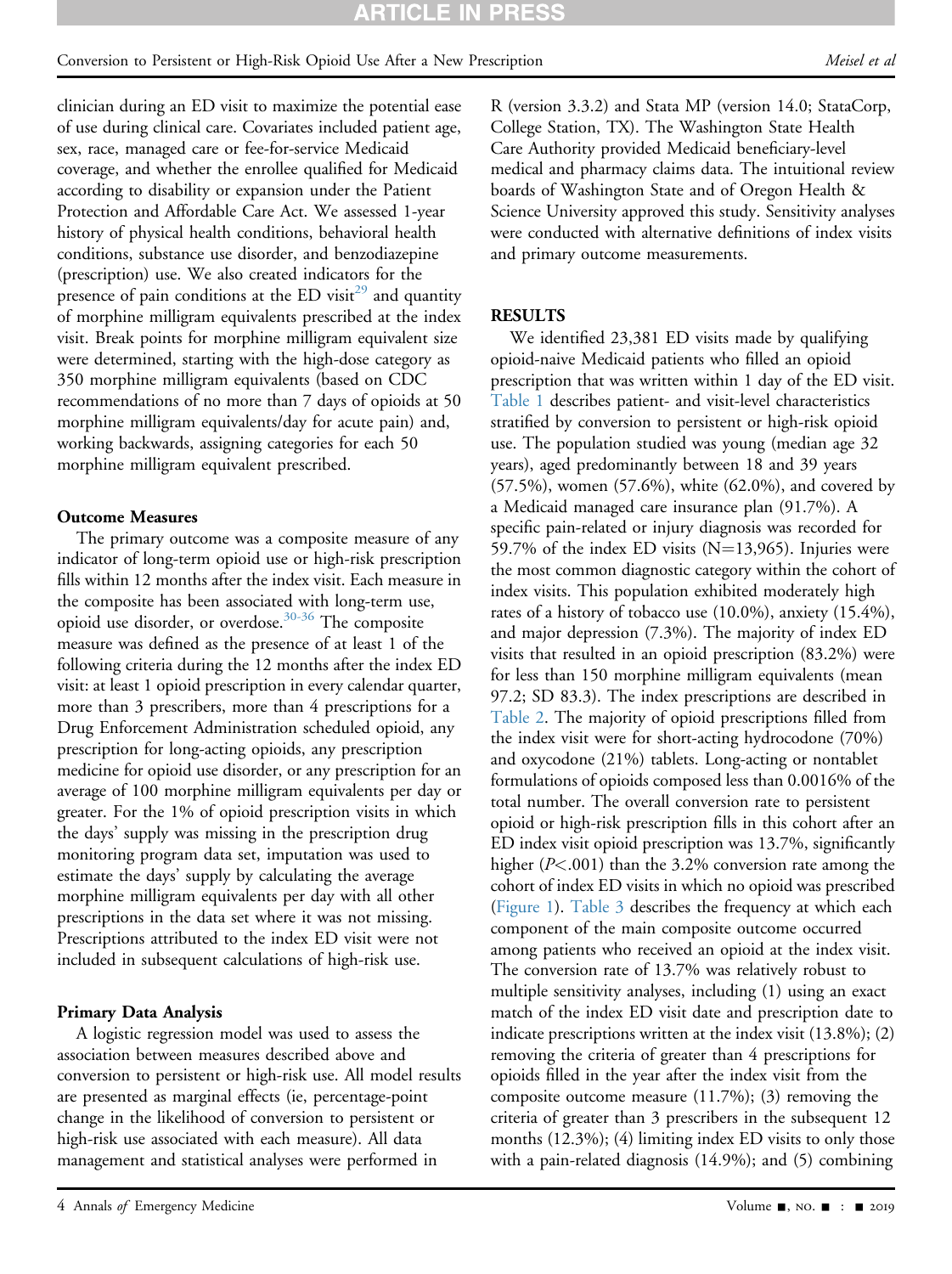# **ARTICLE IN PRESS**

Meisel et al Conversion to Persistent or High-Risk Opioid Use After a New Prescription

Table 1. Characteristics of ED visits for opioid-naive patients who received an opioid prescription.

Table 1. Continued.

| roocrea an opioia presemption.<br><b>Patient and Visit</b><br><b>Characteristics</b> | <b>Converted to</b><br>Persistent or<br>High-Risk Use,<br>$N=3,207(13.7%)$ | Did Not<br>Convert,<br>$N = 20,174$<br>(86.3%) |
|--------------------------------------------------------------------------------------|----------------------------------------------------------------------------|------------------------------------------------|
| <b>Patient demographics</b>                                                          |                                                                            |                                                |
| Age, No. (%), y                                                                      |                                                                            |                                                |
| $13 - 17$                                                                            | 78 (2.4)                                                                   | 2,468 (12.2)                                   |
| $18 - 39$                                                                            | 1,826 (56.9)                                                               | 11,616 (57.6)                                  |
| $40 - 64$                                                                            | 1,303(40.6)                                                                | 6,090 (30.2)                                   |
| Female sex, No. (%)                                                                  | 1,783(55.6)                                                                | 11,676 (57.9)                                  |
| Race/ethnicity, No. (%)                                                              |                                                                            |                                                |
| White                                                                                | 2,215 (69.1)                                                               | 12,288 (60.9)                                  |
| Hispanic                                                                             | 302(9.4)                                                                   | 2,668 (13.2)                                   |
| <b>Black</b>                                                                         | 243 (7.6)                                                                  | 1,738(8.6)                                     |
| American Indian/Alaska<br><b>Native</b>                                              | 110(3.4)                                                                   | 582 (2.9)                                      |
| Asian/Hawaiian or other<br>Pacific Islander                                          | 67(2.1)                                                                    | 714 (3.5)                                      |
| Other/unknown                                                                        | 270 (8.4)                                                                  | 2,184 (10.8)                                   |
| <b>Insurance</b>                                                                     |                                                                            |                                                |
| Qualified for Medicaid under<br>disability, No. (%)                                  | 858 (26.8)                                                                 | 3,532 (17.5)                                   |
| Qualified for Medicaid by<br>income under expansion,<br>No. (%)                      | 916 (28.6)                                                                 | 4,900 (24.3)                                   |
| Coverage type, No. (%)                                                               |                                                                            |                                                |
| Managed care                                                                         | 2,928 (91.3)                                                               | 18,515 (91.8)                                  |
| Fee for service                                                                      | 279 (8.7)                                                                  | 1,659(8.2)                                     |
| <b>History of physical health</b><br>conditions, No. (%)                             |                                                                            |                                                |
| Skeletal and connective                                                              | 1,086 (33.9)                                                               | 4,212 (20.9)                                   |
| Cardiovascular                                                                       | 759 (23.7)                                                                 | 3,039(15.1)                                    |
| Pulmonary                                                                            | 582 (18.1)                                                                 | 2,597 (12.9)                                   |
| Gastrointestinal                                                                     | 541 (16.9)                                                                 | 2,260 (11.2)                                   |
| Skin                                                                                 | 432 (13.5)                                                                 | 2,357 (11.7)                                   |
| <b>Diabetes</b>                                                                      | 282 (8.8)                                                                  | 1,180(5.8)                                     |
| Nervous system                                                                       | 230(7.2)                                                                   | 845 (4.2)                                      |
| Genital                                                                              | 219 (6.8)                                                                  | 1,046(5.2)                                     |
| Pregnancy                                                                            | 172(5.4)                                                                   | 1,261(6.3)                                     |
| Metabolic                                                                            | 174(5.4)                                                                   | 676 (3.4)                                      |
| Infectious                                                                           | 193 (6.0)                                                                  | 672(3.3)                                       |
| Renal                                                                                | 124 (3.9)                                                                  | 481 (2.4)                                      |
| Hematologic                                                                          | 52 (1.6)                                                                   | 210(1.0)                                       |
| Other*                                                                               | 66 (2.1)                                                                   | 400 (2.0)                                      |
| History of substance use<br>disorder, No. (%)                                        |                                                                            |                                                |
| Opioids                                                                              | 81 (2.5)                                                                   | 212(1.1)                                       |
| Cannabis                                                                             | 69 (2.2)                                                                   | 313(1.6)                                       |

|                                                         | <b>Converted to</b>  | <b>Did Not</b> |
|---------------------------------------------------------|----------------------|----------------|
|                                                         | <b>Persistent or</b> | Convert,       |
| <b>Patient and Visit</b><br><b>Characteristics</b>      | High-Risk Use,       | $N = 20,174$   |
|                                                         | $N = 3,207(13.7%)$   | (86.3%)        |
| Amphetamines                                            | 74 (2.3)             | 288 (1.4)      |
| Tobacco                                                 | 477 (14.9)           | 1,860 (9.2)    |
| Other $†$                                               | 261 (8.1)            | 1,066 (5.3)    |
| History of other behavioral<br>health disorder, No. (%) |                      |                |
| Anxiety                                                 | 730 (22.8)           | 2,863 (14.2)   |
| Dysthymia or other<br>depression                        | 579 (18.1)           | 2,467 (12.2)   |
| Major depression                                        | 351 (10.9)           | 1,360(6.7)     |
| Alcohol disorder                                        | 287 (8.9)            | 1,100(5.5)     |
| Bipolar disorder                                        | 189 (5.9)            | 779 (3.9)      |
| Disorders originating in<br>childhood                   | 108(3.4)             | 820 (4.1)      |
| Schizophrenia or other                                  | 79 (2.5)             | 343(1.7)       |
| nonmood disorder                                        |                      |                |
| Other $‡$                                               | 744 (23.2)           | 2,981 (14.8)   |
| Pain-related or injury                                  |                      |                |
| diagnoses at visit,                                     |                      |                |
| No. (%)                                                 |                      |                |
| Any pain or injury diagnosis                            | 2,080 (64.9)         | 11,885 (58.9)  |
| Arthritis/joint pain                                    | 479 (14.9)           | 2,135(10.6)    |
| Back pain                                               | 488 (15.2)           | 2,316 (11.5)   |
| Nontraumatic dental pain                                | 331 (10.3)           | 1,967 (9.8)    |
| Neck pain                                               | 190 (5.9)            | 909 (4.5)      |
| Kidney stone                                            | 87 (2.7)             | 609 (3.0)      |
| Injury                                                  | 1,222 (38.1)         | 7,600 (37.7)   |
| Other <sup>§</sup>                                      | 210 (6.5)            | 1,107 (5.5)    |
| <b>Medications</b>                                      |                      |                |
| History of benzodiazepine<br>use, No. (%)               | 115 (3.6)            | 302(1.5)       |
| <b>Total MMEs prescribed at</b>                         |                      |                |
| visit, No. (%)                                          |                      |                |
| $<$ 150                                                 | 2,416 (75.3)         | 17,029 (84.4)  |
| 150-350                                                 | 665 (20.7)           | 2,933 (14.5)   |
| >350                                                    | 126 (3.9)            | 212(1.1)       |
|                                                         |                      |                |

<span id="page-4-0"></span>MME, Morphine milligram equivalent.

History of physical, behavioral, and substance use disorders, as well as history of benzodiazepine use, was evaluated with the previous year of claims data. Pain-related and injury diagnoses were assessed at the index visit, and total prescribed MMEs were evaluated for prescriptions written within 1 day of the index visit. \*Eye, cerebrovascular, and developmental disability.

<span id="page-4-3"></span><span id="page-4-2"></span><span id="page-4-1"></span>† Barbiturate, cocaine, hallucinogen, and antidepressant abuse, and miscellaneous. ‡ Personality disorder, adjustment disorder, and miscellaneous.

<span id="page-4-4"></span>§ Gallstone, headache, and miscellaneous.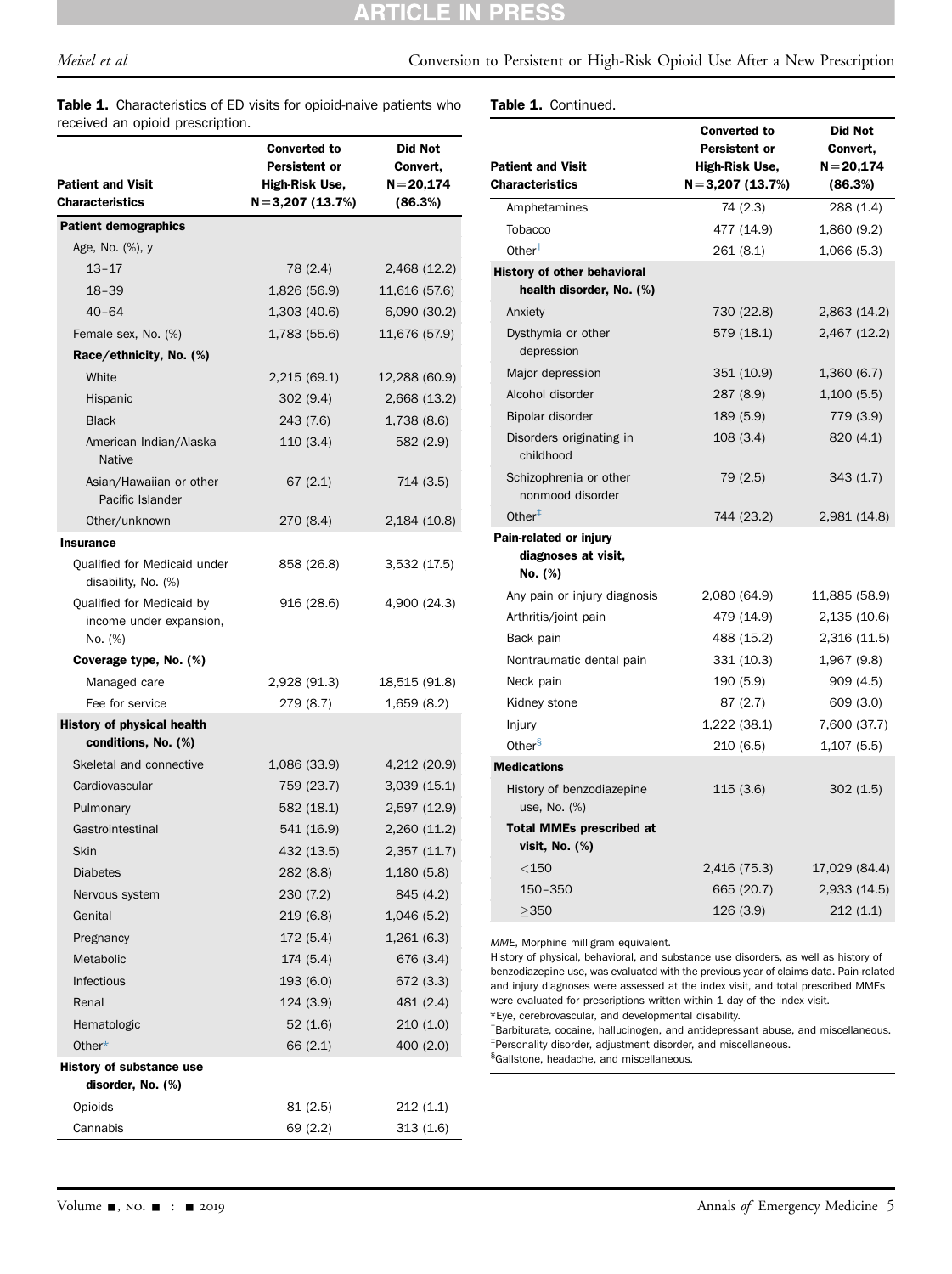<span id="page-5-0"></span>Table 2. Opioid prescriptions from initial ED visit for opioid-naive patients.

| Form                     | <b>Opioid Class</b>  | Frequency    | Percentage |
|--------------------------|----------------------|--------------|------------|
| Tablet                   | Hydrocodone SA       | 16,699       | 69.55      |
| Tablet                   | Oxycodone SA         | 5,080        | 21.16      |
| Tablet                   | Codeine              | 956          | 3.98       |
| Tablet                   | Tramadol SA          | 861          | 3.59       |
| Solution                 | Codeine              | 130          | 0.54       |
| Tablet                   | Hydromorphone SA     | 122          | 0.51       |
| Solution                 | Hydrocodone SA       | 83           | 0.35       |
| Solution                 | Oxycodone SA         | 26           | 0.11       |
| Capsule                  | Codeine              | 16           | 0.07       |
| Film                     | Buprenorphine        | 9            | 0.04       |
| Tablet, extended release | Morphine LA          | 6            | 0.02       |
| Tablet, extended release | Oxycodone LA         | 6            | 0.02       |
| Capsule                  | Oxycodone SA         | 6            | 0.02       |
| Tablet                   | Morphine SA          | 4            | 0.02       |
| Tablet                   | Methadone            | 3            | 0.01       |
| Tablet                   | Meperidine           | $\mathbf{1}$ | 0.00       |
| Tablet                   | <b>Tapentadol SA</b> | $\mathbf{1}$ | 0.00       |
| Tablet, extended release | Tramadol LA          | 1            | 0.00       |

all of the above analytic approaches (7.8%) (Table E1, available online at [http://www.annemergmed.com\)](http://www.annemergmed.com).The highest conversion rates were observed among visits in which 350 morphine milligram equivalents or more were prescribed (37.3%; 95% confidence interval [CI] 32.3% to 42.5%) and for patients with a history of any substance use disorder, including tobacco (20.4%; 95% CI 18.8% to 22.1%), and any nonsubstance-related behavioral health disorder (17.8%; 95% CI 17.1% to 18.5%).

The marginal effects for each covariate, adjusting for all other factors, are presented in [Table 4.](#page-6-0) For Washington State Medicaid patients prescribed opioids at the index ED visit, notable factors associated with an independent increased likelihood of persistent opioid or high-risk prescription fills

Table 3. Breakdown of individual components in the composite measure of long-term or high-risk use.

| Criteria                                           | Frequency (%).<br>$N = 3,207$ |
|----------------------------------------------------|-------------------------------|
| $>1$ opioid prescription in every calendar quarter | 1,032(32.2)                   |
| $>3$ prescribers                                   | 1,969 (61.4)                  |
| $>4$ prescriptions for a DEA scheduled opioid      | 2,432 (75.8)                  |
| Any prescription for long-acting opioids           | 294 (9.2)                     |
| Any prescription medicine for opioid use disorder  | 147 (4.6)                     |
| Any prescription for an average of $>100$ MMEs/day | 734 (22.9)                    |
| DEA, Drug Enforcement Administration.              |                               |

<span id="page-5-1"></span>6 Annals of Emergency Medicine Contract Contract Contract Contract Contract Contract Contract On the Contract O

use included a history of skeletal and connective tissue disorder (7.9-percentage-point increase; 95% CI 6.6 to 9.1), history of opioid use disorder (4.6-percentage-point increase; 95% CI 0.5 to 8.6), history of anxiety (3.0 percentage-point increase; 95% CI 1.6 to 4.4), an index visit diagnosis of neck pain (2.7-percentage-point increase; 95% CI 0.6 to 4.9), diagnosis of nontraumatic dental pain (2.5-percentage-point increase; 95% CI 0.9 to 4.2), and history of prescribed benzodiazepines before the index visit (7.1-percentage-point increase; 95% CI 3.6 to 10.5).

The size (total morphine milligram equivalents) of the index opioid prescription was associated with the largest significant increase in conversion rates to persistent opioid or high-risk filled prescriptions. After adjustment, patient index visits in which greater than 350 morphine milligram equivalents of opioids were prescribed were associated with a 19.3-percentage-point increase in the likelihood of conversion compared with those visits with less than 150 morphine milligram equivalents. [Figure 2](#page-7-0) displays the unadjusted conversion rates for index visits with opioid prescriptions of differing sizes. Although patients who received greater than 350 morphine milligram equivalents had the highest conversion rate, there did not appear to be a threshold effect, and patients who received lower-dose opioid prescriptions  $(<50, 50$  to 100, and 100 to 150 morphine milligram equivalents) also had relatively high conversion rates (all  $>10\%$ ).

#### LIMITATIONS

We sought to limit the study to opioid-naive ED visits during which a new opioid prescription was written and subsequently filled. It is possible some of the index ED visit prescriptions did not originate at that time. We attempted to minimize this potential misclassification by limiting index prescriptions to those that were written within 1 day after the ED visit and by conducting sensitivity analyses that included exact match on index prescription date (Table E1, available online at [http://](http://www.annemergmed.com) [www.annemergmed.com](http://www.annemergmed.com)). We had access to only outpatient prescription data, so it is possible that patients were misclassified and were not truly opioid naive; for example, if they were receiving diverted prescription opioids that were not prescribed to them or illicit opioids, such as heroin or fentanyl. In determining associations with conversion to high-risk prescriptions, administrative data cannot capture all clinically and socially relevant data. Moreover, the linkage of the Medicaid claims and prescription drug monitoring program data, although highly specific, demonstrates modest sensitivity. The falsenegative matching is thought to occur at random because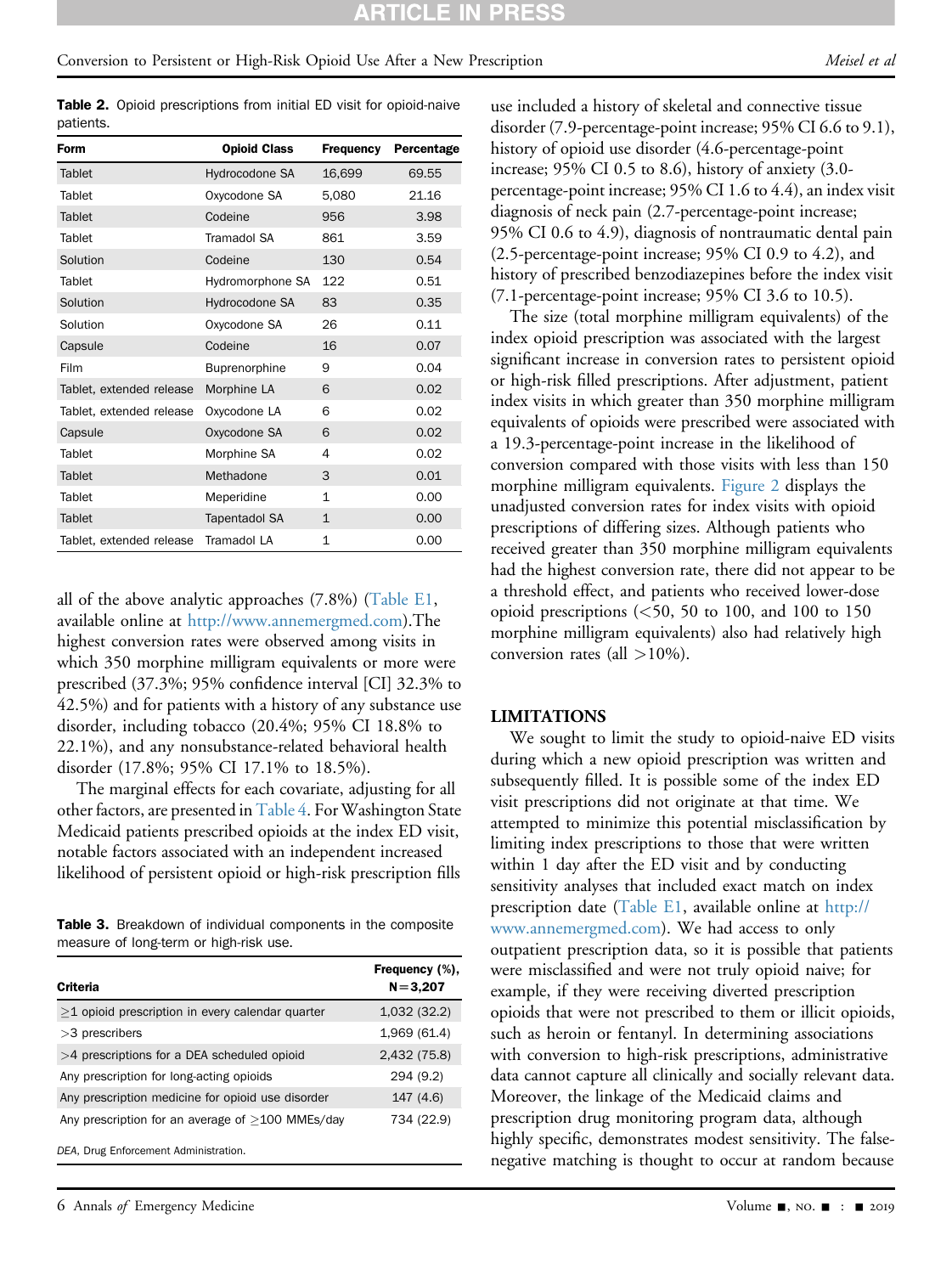# Meisel et al Conversion to Persistent or High-Risk Opioid Use After a New Prescription

<span id="page-6-0"></span>

|  | <b>Table 4.</b> Regression marginal effects estimates. |  |  |  |
|--|--------------------------------------------------------|--|--|--|
|--|--------------------------------------------------------|--|--|--|

| <b>Characteristic</b>                        | <b>Marginal Effect</b><br>Estimate (95% CI) |
|----------------------------------------------|---------------------------------------------|
| Age, y                                       |                                             |
| 13 to 17                                     | $-10.83$ ( $-11.87$ to $-9.80$ )            |
| 18 to 39                                     | [Reference]                                 |
| 40 to 64                                     | $0.27$ (-0.84 to 1.38)                      |
| Male sex                                     | 1.15 $(0.19 \text{ to } 2.11)$              |
| Race                                         |                                             |
| White                                        | [Reference]                                 |
| <b>Black</b>                                 | $-2.4$ ( $-3.92$ to $-0.88$ )               |
| Hispanic                                     | $-2.48$ ( $-3.86$ to $-1.11$ )              |
| Asian/Hawaiian or other Pacific Islander     | $-5.47$ ( $-7.59$ to $-3.35$ )              |
| American Indian/Alaska Native                | $-0.18$ ( $-2.86$ to 2.49)                  |
| Other/unknown                                | $-3.03$ ( $-4.42$ to $-1.63$ )              |
| Qualified for Medicaid under disability      | 1.78 (0.53 to 3.04)                         |
| Qualified for Medicaid under expansion       | 1.68 (0.55 to 2.80)                         |
| Coverage type                                |                                             |
| Fee for service                              | [Reference]                                 |
| Managed care                                 | $-2.43$ ( $-4.24$ to $-0.62$ )              |
| <b>History of physical health conditions</b> |                                             |
| Cardiovascular                               | 1.78 (0.51 to 3.04)                         |
| Skeletal and connective tissue               | 7.85 (6.59 to 9.11)                         |
| Nervous system                               | $0.98$ (-0.92 to 2.87)                      |
| Pulmonary                                    | 2.1 (0.81 to 3.40)                          |
| Gastrointestinal                             | 1.46 (0.13 to 2.78)                         |
| <b>Diabetes</b>                              | 1.34 ( $-0.45$ to 3.14)                     |
| Skin                                         | 1.45 (0.05 to 2.85)                         |
| Renal                                        | 2.27 (-0.42 to 4.96)                        |
| Genital                                      | 4.77 (2.56 to 6.98)                         |
| Metabolic                                    | 1.94 (-0.32 to 4.20)                        |
| Pregnancy                                    | $0.31$ ( $-1.68$ to 2.30)                   |
| Hematologic                                  | 1.9 $(-2.11$ to 5.90)                       |
| Infectious                                   | 1.93 $(-0.27 \text{ to } 4.14)$             |
| Other physical health condition              | $-3.86$ ( $-6.26$ to $-1.47$ )              |
| History of other behavioral health           |                                             |
| Alcohol disorder                             | 1.51 ( $-0.28$ to 3.30)                     |
| Anxiety                                      | $3.03$ (1.62 to 4.44)                       |
| Bipolar disorder                             | $-0.39$ ( $-2.34$ to 1.56)                  |
| Disorders originating in childhood           | $-2.16$ ( $-4.29$ to $-0.02$ )              |
| Dysthymia or other depression                | $0.8$ (-0.53 to 2.14)                       |
| Major depression                             | $0.84$ (-0.81 to 2.49)                      |
| Schizophrenia or other nonmood<br>disorder   | $-1.92$ ( $-4.57$ to 0.73)                  |
| Other behavioral health disorders            | 3.28 (2.00 to 4.57)                         |
| Pain-related or injury diagnoses at visit    |                                             |
| Kidney stone                                 | $-1.87$ ( $-4.27$ to 0.54)                  |
| Injury                                       | $-0.83$ ( $-1.83$ to 0.18)                  |
| Back pain                                    | 2.28 (0.91 to 3.65)                         |

Table 4. Continued.

|                                       | <b>Marginal Effect</b>     |
|---------------------------------------|----------------------------|
| Characteristic                        | Estimate (95% CI)          |
| Neck pain                             | 2.74 (0.56 to 4.92)        |
| Arthritis/joint pain                  | 2.57 (1.16 to 3.99)        |
| Nontraumatic dental pain              | $2.5(0.85)$ to $4.16$      |
| Other pain                            | $0.95$ ( $-0.93$ to 2.82)  |
| History of substance use disorder     |                            |
| Opioids                               | 4.56 (0.53 to 8.59)        |
| Cannabis                              | $-1.72$ ( $-4.62$ to 1.19) |
| Amphetamines                          | $-1.79$ ( $-4.70$ to 1.12) |
| Tobacco                               | 2.01 (0.56 to 3.46)        |
| Other substance use disorders         | 1.09 ( $-0.86$ to 3.05)    |
| <b>Medications</b>                    |                            |
| History of prescribed benzodiazepines | 7.05 (3.56 to 10.54)       |
| Total MMEs prescribed at visit        |                            |
| < 150                                 | [Reference]                |
| 150 to 350                            | 4.47 (3.20 to 5.74)        |
| >350                                  | 19.32 (14.64 to 24.00)     |

of mismatches for elements such as name and birth date. The high specificity of the matching increases our confidence that we correctly identified patients who filled opioid prescriptions at the index visit and on follow-up visits. The matching algorithm and limitations have been discussed elsewhere. $24$  Finally, these data were derived from a single state and therefore may not be generalizable to Medicaid enrollees or patients from different regions. We attempted to account for many of these inherent limitations of observational and claims-data analyses by using recommended best practices for opioid safety research as described by Ranapurwala et al,  $37$  including using multiple data sources with linked prescription drug monitoring program and claims data, as well as conducting sensitivity analyses to examine the level of confounding, selection, or misclassification.<sup>[37](#page-9-22)</sup>

## DISCUSSION

In this study of a large cohort of Medicaid patients, 13.7% of those who filled a new opioid prescription within 1 day of an ED visit converted to persistent or high-risk opioid prescription fills within 12 months. This conversion rate stands in stark contrast to the 3.2% conversion rate among visits in which no opioids were prescribed. Patientlevel characteristics such as a history of skeletal and connective tissue disorder, a history of opioid use disorder, a history of anxiety, a diagnosis of neck pain, a diagnosis of dental pain, and history of prescribed benzodiazepines were independently but modestly associated with increased risk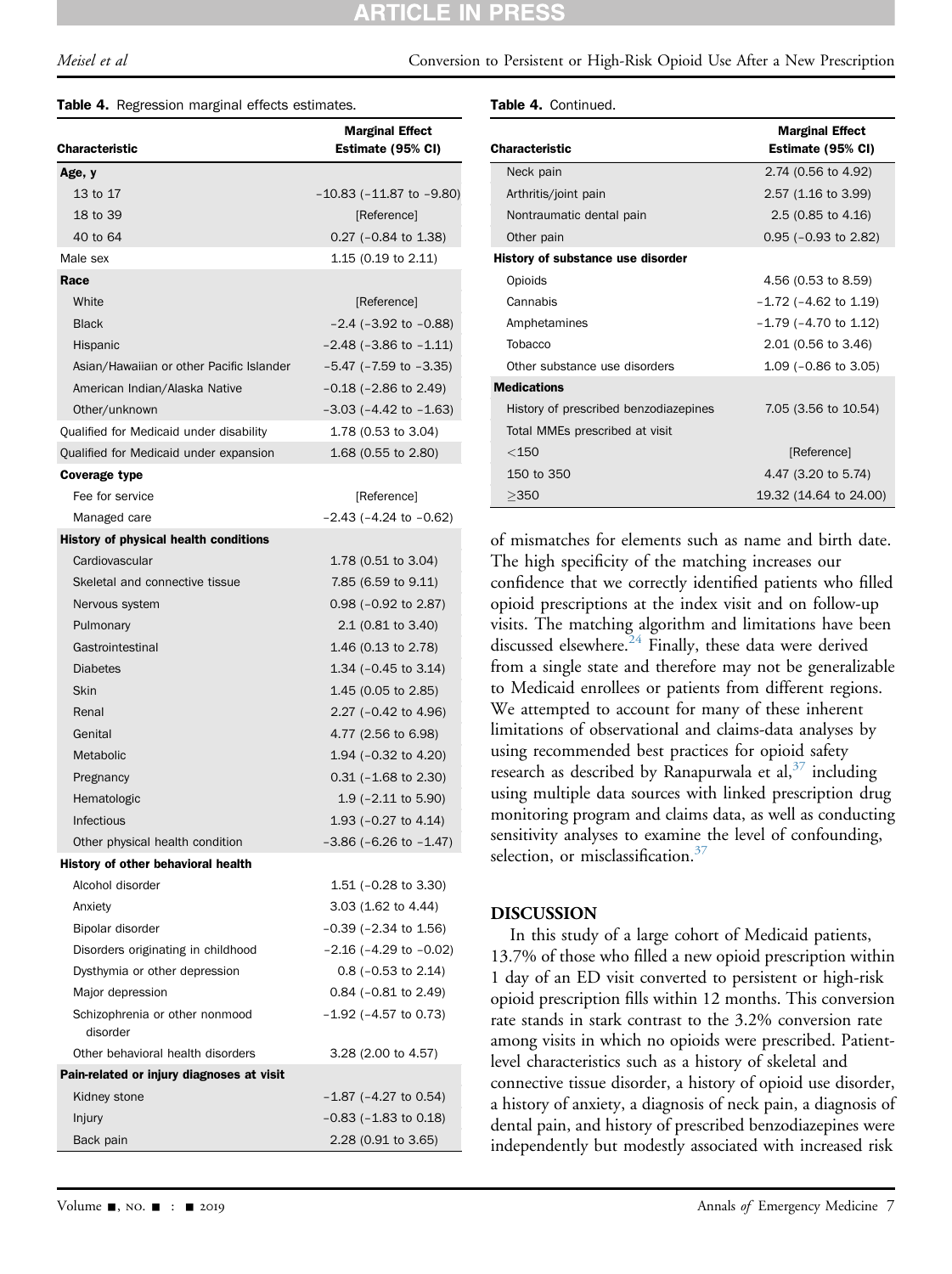#### CLEI PR

# <span id="page-7-0"></span>Conversion to Persistent or High-Risk Opioid Use After a New Prescription Meisel et al.



Figure 2. Frequency of persistent or high-risk opioid conversion by quantity of morphine milligram equivalents prescribed at the index ED visit.

of persistent or high-risk use. Patients with visits that resulted in higher-dose opioid prescriptions were the most likely to convert to persistent opioid or high-risk prescription fills.

Other published research demonstrated that rates of conversion to persistent opioid use after initial opioid prescriptions in multiple settings (including the ED) ranged from 1% among general Medicare recipients to 13% among disabled publicly insured patients.<sup>[19,35](#page-9-12)</sup> These studies were limited by use of claims-only data, which does not capture uninsured and cash-purchased prescriptions. Moreover, to our knowledge conversion to persistent or high-risk prescriptions has not previously been studied in a Medicaid population that includes younger and disabled patients compared with Medicare and commercial insurance samples.

This study aligns with previously reported risk factors for persistent opioid use after an initial therapeutic opioid exposure.<sup>[38](#page-9-23)</sup> Neck pain, diagnosis or treatment for anxiety, tobacco use, and a history of substance use disorder have been described as independent risk factors for persistent opioid use after a new prescription in surgical settings.<sup>38,39</sup> Similarly, in primary care settings, past or current nicotine use or a history of substance use was shown to be associated with persistent opioid use after an index prescription. $40$ There are limited published descriptions of independent risk factors for conversion to persistent or high-risk use for patients with acute pain in ED settings for opioid-naive patients. The Opioid Risk Tool<sup>41</sup> and the Screener and Opioid Assessment for Patients With Pain–Revised<sup>[42,43](#page-9-26)</sup> both predict possible opioid use disorder for patients with

chronic pain, but not for those with acute pain, for ED patients, or for opioid-naive patients. Weiner et al<sup>44</sup> compared Screener and Opioid Assessment for Patients With Pain–Revised scores with real-time ED prescription drug monitoring program queries and identified that high scores for the screening tool are associated with evidence of high concurrent or past high-risk use. However, this study did not assess the ability to risk stratify opioid-naive ED patients for conversion to persistent or high-risk use.

We found that the size of the initial ED opioid prescription was strongly associated with conversion to persistent opioid or high-risk filled prescriptions. This finding has been identified in previous studies broadly across many clinical settings,  $45$  and specifically in EDs.<sup>[19,35](#page-9-12)</sup> Our findings suggest that the independent likelihood of persistent or high-risk opioid use increases with increasing size of the initial ED prescription, but that there is no automatically safe opioid threshold below which an ED prescription spares all patients from the hazard of risky or long-term use. Almost 1,500 opioid-naive visits in which the initial ED prescription was between 50 and 100 morphine milligram equivalents were associated with high-risk conversion. These visits, despite prescriptions' being compliant with CDC acute pain guidelines,  $46$ represented the largest absolute count of conversions within our sample.

Previously published work from our team has described how emergency medicine providers *and* patients seek more information about individual opioid risks when choosing a pain treatment. In those studies, we found that providers did not seem to know or explain the individual risks of opioid medications when discussing pain treatment.<sup> $4/$ </sup> Similarly, they expressed frustration in regard to not having good tools to understand and communicate trade-offs to patients when discussing pain management.  $48,49$  Providers frequently prescribe opioids to patients with known or potential risk factors for abuse<sup>50</sup>; therefore, an overall understanding of the general risk of conversion to persistent or high-risk opioid use for ED patients, as well as individual patient-level risk factors, could allow better understanding and communication of risk to patients during pain treatment discussions.

The policy and care delivery landscape focused on opioid prescribing in Washington State before and during the study period. Most of the prescribing policy changes occurred in the state before the study period. In Washington State, opioid prescribing increased 500% from 1997 to 2006. By 2006, 10,000 Washington patients with public health insurance were prescribed at least 100 morphine milligram equivalents per day. Between 2005 and 2012, Medicaid implemented a narcotic review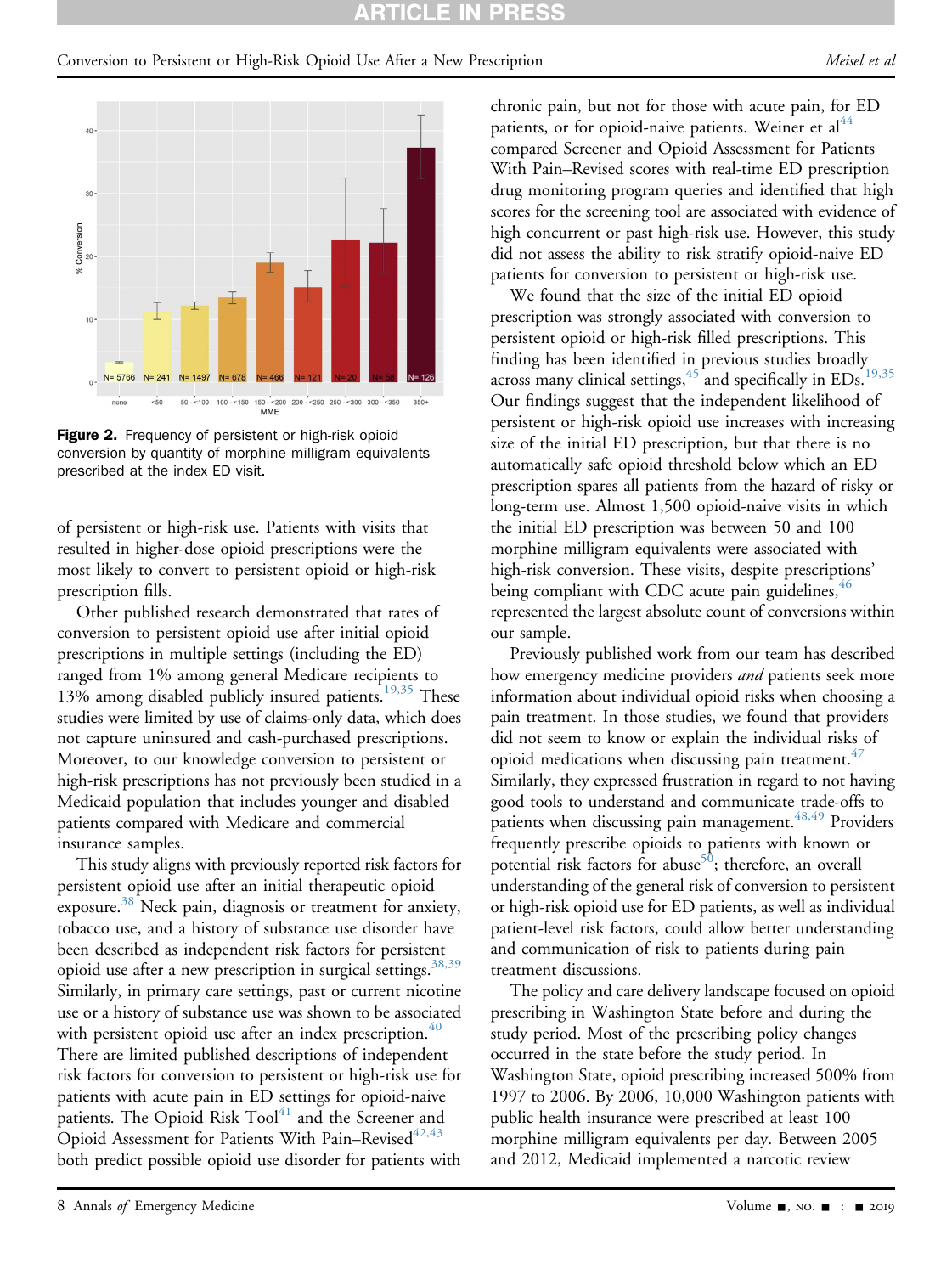# **ARTICLE IN PRES**

program in Washington that included communication with providers and previous authorization for some long-term prescriptions. In 2007, Washington created a prescribing guideline that recommended limits to prescriptions of morphine milligram equivalents per day and continuing medical education presentations to provider groups. In 2011, the Washington chapter of the American College of Emergency Physicians (ACEP) adopted an ED prescribing guideline that included limiting prescriptions for chronic pain, limiting intravenous opioid medication for acute pain, and using an electronic information exchange that existed across all state  $EDs$ <sup>[51](#page-10-3)</sup> In 2012, the Washington legislature mandated the adoption of ED prescribing guidelines and required all ED providers to register for the state prescription drug monitoring program. During the study period (2013 to 2015), no significant policy changes reflecting ED prescriptions were made; however, most of the earlier policies were still being implemented and scaled up.<sup>[52,53](#page-10-4)</sup>

This study is, to our knowledge, the only analysis of opioid-related outcomes after an initial prescription within a cohort of Medicaid beneficiaries. Our findings of an overall 13.7% conversion rate to persistent or high-risk opioid use represents a significantly higher rate of conversion among an adult population than has been previously described among Medicare and commercial insurance populations. Medicaid recipients represent a unique and understudied population as it relates to health care delivery and outcomes. Medicaid enrollees are younger and more likely to have poorer health and disabilities than privately insured patients. It has also been demonstrated that patients with Medicaid have more difficulty accessing routine and specialty health care services.<sup>[54](#page-10-5)</sup> Moreover, because of the Patient Protection and Affordable Care Act, Medicaid is the most rapidly expanding sector of the health insurance market nationally, and many policy initiatives are currently occurring at the state Medicaid level. Medicaid beneficiaries have a 10-fold higher rate of fatal prescription opioid overdoses compared with privately insured populations.<sup>[55](#page-10-6)</sup> These patients may also be at risk for being undertreated for serious pain, and these findings should not prevent the use of suitable analgesia, including opioids, when appropriate. This study provides an opportunity to address prescription policies and practices for this important and vulnerable population.

In summary, Medicaid recipients are at moderate risk for conversion to persistent or high-risk opioid use after a new ED opioid prescription. Longer or higher-dose prescriptions are associated with increased risk for conversion; however, even patients who receive guidelineconcordant prescriptions are at risk. Specific patient- and

visit-level characteristics increase the likelihood of high-risk use and should be considered by providers, patients, and policymakers in decisionmaking for acute pain treatment.

Supervising editor: Donald M. Yealy, MD. Specific detailed information about possible conflict of interest for individual editors is available at [https://www.annemergmed.com/editors.](https://www.annemergmed.com/editors)

Author affiliations: From the Center for Emergency Care Policy Research, Department of Emergency Medicine, Perelman School of Medicine (Meisel, Sun), the Leonard Davis Institute of Health Economics, and the Penn Injury Science Center (Meisel, Sun), University of Pennsylvania, Philadelphia, PA; the Center for Health Systems Effectiveness, Oregon Health & Science University, Portland, OR (Lupulescu-Mann, Charlesworth, Kim, Sun); and the Center for Health Economics for Treatment Interventions of Substance Use Disorder, HIV, HCV (Meisel).

Author contributions: ZFM and BS conceived the study and obtained research funding. ZFM, NLM, CJC, HK, and BS conceived of the analysis plan. BS and CJC supervised the data collection, data management, and quality control. NLM, CDC, and HK provided statistical advice and analyzed the data. ZFM and BS drafted the manuscript and all authors contributed substantially to its revision. ZFM takes responsibility for the manuscript as a whole.

All authors attest to meeting the four [ICMJE.org](http://ICMJE.org) authorship criteria: (1) Substantial contributions to the conception or design of the work; or the acquisition, analysis, or interpretation of data for the work; AND (2) Drafting the work or revising it critically for important intellectual content; AND (3) Final approval of the version to be published; AND (4) Agreement to be accountable for all aspects of the work in ensuring that questions related to the accuracy or integrity of any part of the work are appropriately investigated and resolved.

Funding and support: By Annals policy, all authors are required to disclose any and all commercial, financial, and other relationships in any way related to the subject of this article as per ICMJE conflict of interest guidelines (see [www.icmje.org\)](http://www.icmje.org). This study was supported by National Institutes of Health (NIH) grants R01DA036522 (Sun) and P30DA040500 (Meisel). This study was also supported by the Patient Centered Outcomes Research Institute (PCORI) DR-1511-33496 (Meisel) and the US Centers for Disease Control R49CE00247 (Meisel).

Publication dates: Received for publication November 20, 2018. Revision received February 5, 2019. Accepted for publication April 8, 2019.

The funding organization had no role in the design and conduct of the study; collection, management, analysis, and interpretation of the data; and preparation, review, or approval of the article. The contents do not necessarily represent the official views of the NIH.

#### <span id="page-8-0"></span>REFERENCES

- 1. [Paulozzi L, Baldwin G, Franklin G, et al. CDC grand rounds: prescription](http://refhub.elsevier.com/S0196-0644(19)30310-5/sref1) [drug overdoses](http://refhub.elsevier.com/S0196-0644(19)30310-5/sref1)—a US epidemic. [MMWR Morb Mortal Wkly Rep](http://refhub.elsevier.com/S0196-0644(19)30310-5/sref1). [2012;61:10-13.](http://refhub.elsevier.com/S0196-0644(19)30310-5/sref1)
- 2. [Paulozzi L, Dellinger A, Degutis L. Lessons from the past.](http://refhub.elsevier.com/S0196-0644(19)30310-5/sref2) Inj Prev. [2012;18:70.](http://refhub.elsevier.com/S0196-0644(19)30310-5/sref2)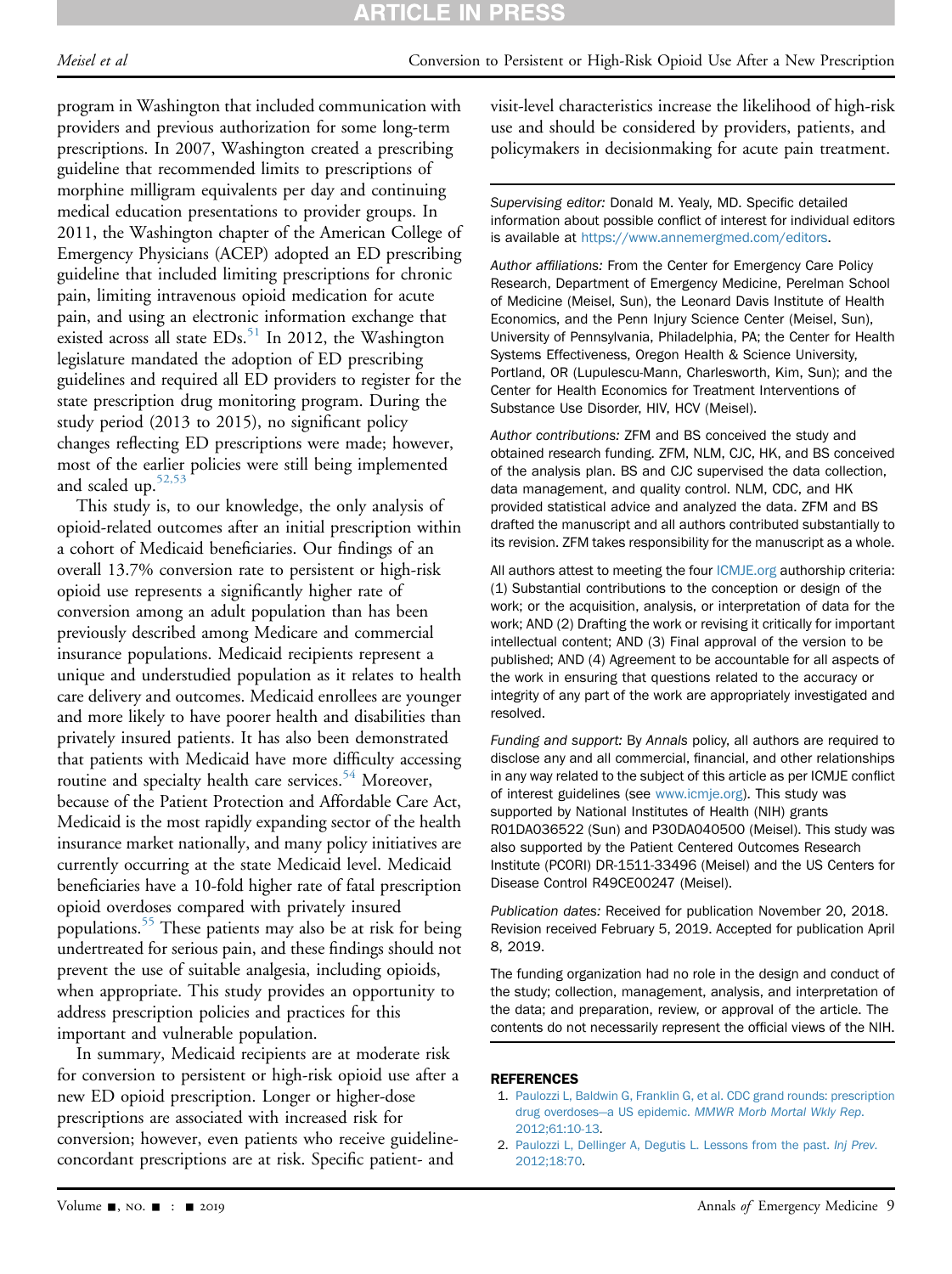# Conversion to Persistent or High-Risk Opioid Use After a New Prescription Meisel et al.

- <span id="page-9-0"></span>3. Centers for Disease Control and Prevention. Underlying cause of death 1999-2014 on CDC WONDER online database. Available at: [http://](http://wonder.cdc.gov/ucd-icd10.html) [wonder.cdc.gov/ucd-icd10.html.](http://wonder.cdc.gov/ucd-icd10.html) Accessed April 12, 2019.
- <span id="page-9-1"></span>4. [Califf RM, Woodcock J, Ostroff S. A proactive response to prescription](http://refhub.elsevier.com/S0196-0644(19)30310-5/sref5) opioid abuse. N Engl J Med[. 2016;374:1480-1485](http://refhub.elsevier.com/S0196-0644(19)30310-5/sref5).
- 5. [Holman JE, Stoddard GJ, Higgins TF. Rates of prescription opiate use](http://refhub.elsevier.com/S0196-0644(19)30310-5/sref6) [before and after injury in patients with orthopaedic trauma and the](http://refhub.elsevier.com/S0196-0644(19)30310-5/sref6) [risk factors for prolonged opiate use.](http://refhub.elsevier.com/S0196-0644(19)30310-5/sref6) J Bone Joint Surg Am. [2013;95:1075-1080](http://refhub.elsevier.com/S0196-0644(19)30310-5/sref6).
- 6. [Manchikanti L, Fellows B, Ailinani H, et al. Therapeutic use, abuse, and](http://refhub.elsevier.com/S0196-0644(19)30310-5/sref7) [nonmedical use of opioids: a ten-year perspective.](http://refhub.elsevier.com/S0196-0644(19)30310-5/sref7) Pain Physician. [2010;13:401-435](http://refhub.elsevier.com/S0196-0644(19)30310-5/sref7).
- <span id="page-9-2"></span>7. [Rudd RA, Aleshire N, Zibbell JE, et al. Increases in drug and opioid](http://refhub.elsevier.com/S0196-0644(19)30310-5/sref8) [overdose deaths](http://refhub.elsevier.com/S0196-0644(19)30310-5/sref8)—[United States, 2000-2014.](http://refhub.elsevier.com/S0196-0644(19)30310-5/sref8) MMWR Morb Mortal Wkly Rep[. 2015;64:1-5](http://refhub.elsevier.com/S0196-0644(19)30310-5/sref8).
- <span id="page-9-3"></span>8. [Edlund MJ, Martin BC, Russo JE, et al. The role of opioid prescription in](http://refhub.elsevier.com/S0196-0644(19)30310-5/sref9) [incident opioid abuse and dependence among individuals with chronic](http://refhub.elsevier.com/S0196-0644(19)30310-5/sref9) non-cancer pain. Clin J Pain[. 2014;30:557-564.](http://refhub.elsevier.com/S0196-0644(19)30310-5/sref9)
- <span id="page-9-4"></span>9. [Shah A, Hayes CJ, Martin BC. Characteristics of initial prescription](http://refhub.elsevier.com/S0196-0644(19)30310-5/sref10) [episodes and likelihood of long-term opioid use](http://refhub.elsevier.com/S0196-0644(19)30310-5/sref10)—[United States, 2006-](http://refhub.elsevier.com/S0196-0644(19)30310-5/sref10) 2015. [MMWR Morb Mortal Wkly Rep](http://refhub.elsevier.com/S0196-0644(19)30310-5/sref10). 2017;66:265-269.
- <span id="page-9-5"></span>10. [Alam A, Gomes T, Zheng H, et al. Long-term analgesic use after](http://refhub.elsevier.com/S0196-0644(19)30310-5/sref11) [low-risk surgery: a retrospective cohort study.](http://refhub.elsevier.com/S0196-0644(19)30310-5/sref11) Arch Intern Med. [2012;172:425-430.](http://refhub.elsevier.com/S0196-0644(19)30310-5/sref11)
- <span id="page-9-6"></span>11. [Harbaugh CM, Nalliah R, Hu HM, et al. Persistent opioid use after](http://refhub.elsevier.com/S0196-0644(19)30310-5/sref12) [wisdom tooth extraction.](http://refhub.elsevier.com/S0196-0644(19)30310-5/sref12) Ann Intern Med. 2010.
- <span id="page-9-7"></span>12. [Portenoy RK, Foley KM. Chronic use of opioid analgesics in non](http://refhub.elsevier.com/S0196-0644(19)30310-5/sref13)[malignant pain: report of 38 cases.](http://refhub.elsevier.com/S0196-0644(19)30310-5/sref13) Pain. 1986;25:171-186.
- 13. [Porter J, Jick H. Addiction rare in patients treated with narcotics.](http://refhub.elsevier.com/S0196-0644(19)30310-5/sref14) N Engl J Med[. 1980;302:123.](http://refhub.elsevier.com/S0196-0644(19)30310-5/sref14)
- <span id="page-9-8"></span>14. Ballantyne JC. "[Safe and effective when used as directed](http://refhub.elsevier.com/S0196-0644(19)30310-5/sref15)": the case of [chronic use of opioid analgesics.](http://refhub.elsevier.com/S0196-0644(19)30310-5/sref15) J Med Toxicol. 2012;8:417-423.
- 15. [Harden RN, Fox CD. Chronic opioid therapy: another reappraisal.](http://refhub.elsevier.com/S0196-0644(19)30310-5/sref16) Am [Pain Soc Bull](http://refhub.elsevier.com/S0196-0644(19)30310-5/sref16). 2002;12:1.
- <span id="page-9-9"></span>16. [Weiss RD, Potter JS, Fiellin DA, et al. Adjunctive counseling during brief](http://refhub.elsevier.com/S0196-0644(19)30310-5/sref17) [and extended buprenorphine-naloxone treatment for prescription](http://refhub.elsevier.com/S0196-0644(19)30310-5/sref17) [opioid dependence: a 2-phase randomized controlled trial.](http://refhub.elsevier.com/S0196-0644(19)30310-5/sref17) Arch Gen Psychiatry[. 2011;68:1238-1246.](http://refhub.elsevier.com/S0196-0644(19)30310-5/sref17)
- <span id="page-9-10"></span>17. [Volkow ND, McLellan TA, Cotto JH, et al. Characteristics of opioid](http://refhub.elsevier.com/S0196-0644(19)30310-5/sref18) prescriptions in 2009. JAMA[. 2011;305:1299-1301.](http://refhub.elsevier.com/S0196-0644(19)30310-5/sref18)
- <span id="page-9-11"></span>18. [Hoppe JA, Kim H, Heard K. Association of emergency department](http://refhub.elsevier.com/S0196-0644(19)30310-5/sref19) [opioid initiation with recurrent opioid use.](http://refhub.elsevier.com/S0196-0644(19)30310-5/sref19) Ann Emerg Med. [2015;65:493-499.](http://refhub.elsevier.com/S0196-0644(19)30310-5/sref19)
- <span id="page-9-12"></span>19. [Barnett ML, Olenski AR, Jena AB. Opioid-prescribing patterns of](http://refhub.elsevier.com/S0196-0644(19)30310-5/sref20) [emergency physicians and risk of long-term use.](http://refhub.elsevier.com/S0196-0644(19)30310-5/sref20) N Engl J Med. [2017;376:663-673](http://refhub.elsevier.com/S0196-0644(19)30310-5/sref20).
- <span id="page-9-13"></span>20. Miech R, Johnston L, O'[Malley PM, et al. Prescription opioids in](http://refhub.elsevier.com/S0196-0644(19)30310-5/sref21) [adolescence and future opioid misuse.](http://refhub.elsevier.com/S0196-0644(19)30310-5/sref21) Pediatrics. [2015;136:e1169-e1177.](http://refhub.elsevier.com/S0196-0644(19)30310-5/sref21)
- <span id="page-9-14"></span>21. [Butler MM, Ancona RM, Beauchamp GA, et al. Emergency department](http://refhub.elsevier.com/S0196-0644(19)30310-5/sref22) [prescription opioids as an initial exposure preceding addiction.](http://refhub.elsevier.com/S0196-0644(19)30310-5/sref22) Ann Emerg Med[. 2016;68:202-208](http://refhub.elsevier.com/S0196-0644(19)30310-5/sref22).
- <span id="page-9-15"></span>22. [Cantrill SV, Brown MD, Carlisle RJ, et al. Clinical policy: critical issues in](http://refhub.elsevier.com/S0196-0644(19)30310-5/sref24) [the prescribing of opioids for adult patients in the emergency](http://refhub.elsevier.com/S0196-0644(19)30310-5/sref24) department. Ann Emerg Med[. 2012;60:499-525.](http://refhub.elsevier.com/S0196-0644(19)30310-5/sref24)
- <span id="page-9-16"></span>23. National Conference of State Legislatures. Prescribing policies: states confront opioid overdose epidemic. Available at: [http://www.ncsl.org/](http://www.ncsl.org/research/health/prescribing-policies-states-confront-opioid-overdose-epidemic.aspx) [research/health/prescribing-policies-states-confront-opioid-overdose](http://www.ncsl.org/research/health/prescribing-policies-states-confront-opioid-overdose-epidemic.aspx)[epidemic.aspx](http://www.ncsl.org/research/health/prescribing-policies-states-confront-opioid-overdose-epidemic.aspx). Accessed May 26, 2019.
- <span id="page-9-17"></span>24. [Sun BC, Lupulescu-Mann N, Charlesworth CJ, et al. Does prescription](http://refhub.elsevier.com/S0196-0644(19)30310-5/sref26) [opioid shopping increase overdose rates in Medicaid bene](http://refhub.elsevier.com/S0196-0644(19)30310-5/sref26)ficiaries? Ann Emerg Med[. 2018;71:679-687.](http://refhub.elsevier.com/S0196-0644(19)30310-5/sref26)
- <span id="page-9-18"></span>25. [Bateman BT, Franklin JM, Bykov K, et al. Persistent opioid use](http://refhub.elsevier.com/S0196-0644(19)30310-5/sref27) [following cesarean delivery: patterns and predictors among](http://refhub.elsevier.com/S0196-0644(19)30310-5/sref27) opioid-naïve women. Am J Obstet Gynecol[. 2016;215:353.e1-353.](http://refhub.elsevier.com/S0196-0644(19)30310-5/sref27) [e18.](http://refhub.elsevier.com/S0196-0644(19)30310-5/sref27)
- 26. [Brat GA, Agniel D, Beam A, et al. Postsurgical prescriptions for opioid](http://refhub.elsevier.com/S0196-0644(19)30310-5/sref28) [naive patients and association with overdose and misuse:](http://refhub.elsevier.com/S0196-0644(19)30310-5/sref28) [retrospective cohort study.](http://refhub.elsevier.com/S0196-0644(19)30310-5/sref28) BMJ. 2018;360:j5790.
- 27. [Jena AB, Goldman D, Karaca-Mandic P. Hospital prescribing of opioids](http://refhub.elsevier.com/S0196-0644(19)30310-5/sref29) to Medicare beneficiaries. JAMA Intern Med[. 2016;176:990-997.](http://refhub.elsevier.com/S0196-0644(19)30310-5/sref29)
- <span id="page-9-19"></span>28. Centers for Medicare and Medicaid, U.S. Department of Health and Human Services. Opioid morphine equivalent conversion factors. Available at: [https://www.cms.gov/Medicare/Prescription-Drug-](https://www.cms.gov/Medicare/Prescription-Drug-Coverage/PrescriptionDrugCovContra/Downloads/Opioid-Morphine-EQ-Conversion-Factors-Aug-2017.pdf)[Coverage/PrescriptionDrugCovContra/Downloads/Opioid-Morphine-](https://www.cms.gov/Medicare/Prescription-Drug-Coverage/PrescriptionDrugCovContra/Downloads/Opioid-Morphine-EQ-Conversion-Factors-Aug-2017.pdf)[EQ-Conversion-Factors-Aug-2017.pdf](https://www.cms.gov/Medicare/Prescription-Drug-Coverage/PrescriptionDrugCovContra/Downloads/Opioid-Morphine-EQ-Conversion-Factors-Aug-2017.pdf). Accessed October 1, 2018.
- <span id="page-9-20"></span>29. [Sullivan MD, Edlund MJ, Fan MY, et al. Trends in use of opioids for non](http://refhub.elsevier.com/S0196-0644(19)30310-5/sref31)[cancer pain conditions 2000-2005 in commercial and Medicaid](http://refhub.elsevier.com/S0196-0644(19)30310-5/sref31) [insurance plans: the TROUP study.](http://refhub.elsevier.com/S0196-0644(19)30310-5/sref31) Pain. 2008;138:440-449.
- <span id="page-9-21"></span>30. [Jena AB, Goldman D, Weaver L, et al. Opioid prescribing by multiple](http://refhub.elsevier.com/S0196-0644(19)30310-5/sref32) [providers in Medicare: retrospective observational study of insurance](http://refhub.elsevier.com/S0196-0644(19)30310-5/sref32) claims. BMJ[. 2014;348:g1393](http://refhub.elsevier.com/S0196-0644(19)30310-5/sref32).
- 31. [Dunn KM, Saunders KW, Rutter CM, et al. Opioid prescriptions for](http://refhub.elsevier.com/S0196-0644(19)30310-5/sref33) [chronic pain and overdose: a cohort study.](http://refhub.elsevier.com/S0196-0644(19)30310-5/sref33) Ann Intern Med. [2010;152:85-92](http://refhub.elsevier.com/S0196-0644(19)30310-5/sref33).
- 32. [Franklin GM, Mai J, Wickizer T, et al. Opioid dosing trends and mortality](http://refhub.elsevier.com/S0196-0644(19)30310-5/sref34) [in Washington State workers](http://refhub.elsevier.com/S0196-0644(19)30310-5/sref34)' compensation, 1996-2002. Am J Ind Med[. 2005;48:91-99.](http://refhub.elsevier.com/S0196-0644(19)30310-5/sref34)
- 33. [Bohnert ASB. Association between opioid prescribing patterns and](http://refhub.elsevier.com/S0196-0644(19)30310-5/sref35) [opioid overdose-related deaths.](http://refhub.elsevier.com/S0196-0644(19)30310-5/sref35) JAMA. 2011;305:1315-1321.
- 34. [Braden JB, Russo J, Fan M-Y, et al. Emergency department visits](http://refhub.elsevier.com/S0196-0644(19)30310-5/sref36) [among recipients of chronic opioid therapy.](http://refhub.elsevier.com/S0196-0644(19)30310-5/sref36) Arch Intern Med. [2010;170:1425-1432](http://refhub.elsevier.com/S0196-0644(19)30310-5/sref36).
- 35. [Jeffery MM, Hooten WM, Hess EP, et al. Opioid prescribing for opioid](http://refhub.elsevier.com/S0196-0644(19)30310-5/sref37)[naive patients in emergency departments and other settings:](http://refhub.elsevier.com/S0196-0644(19)30310-5/sref37) [characteristics of prescriptions and association with long-term use.](http://refhub.elsevier.com/S0196-0644(19)30310-5/sref37) Ann Emerg Med[. 2018;71:326-336.e19](http://refhub.elsevier.com/S0196-0644(19)30310-5/sref37).
- 36. [Carey CM, Jena AB, Barnett ML. Patterns of potential opioid misuse](http://refhub.elsevier.com/S0196-0644(19)30310-5/sref38) [and subsequent adverse outcomes in Medicare, 2008 to 2012.](http://refhub.elsevier.com/S0196-0644(19)30310-5/sref38) Ann Intern Med[. 2018;168:837-845](http://refhub.elsevier.com/S0196-0644(19)30310-5/sref38).
- <span id="page-9-22"></span>37. [Ranapurwala SI, Naumann RB, Austin AE, et al. Methodologic limitations](http://refhub.elsevier.com/S0196-0644(19)30310-5/sref39) [of prescription opioid safety research and recommendations for](http://refhub.elsevier.com/S0196-0644(19)30310-5/sref39) improving the evidence base. [Pharmacoepidemiol Drug Saf](http://refhub.elsevier.com/S0196-0644(19)30310-5/sref39). [2019;28:4-12](http://refhub.elsevier.com/S0196-0644(19)30310-5/sref39).
- <span id="page-9-23"></span>38. [Brummett CM, Waljee JF, Goesling J, et al. New persistent opioid use](http://refhub.elsevier.com/S0196-0644(19)30310-5/sref40) [after minor and major surgical procedures in US adults.](http://refhub.elsevier.com/S0196-0644(19)30310-5/sref40) JAMA Surg. [2017;152:e170504](http://refhub.elsevier.com/S0196-0644(19)30310-5/sref40).
- 39. [Sekhri S, Arora NS, Cottrell H, et al. Probability of opioid prescription](http://refhub.elsevier.com/S0196-0644(19)30310-5/sref41) refi[lling after surgery: does initial prescription dose matter?](http://refhub.elsevier.com/S0196-0644(19)30310-5/sref41) Ann Surg. [2018;268:271-276](http://refhub.elsevier.com/S0196-0644(19)30310-5/sref41).
- <span id="page-9-24"></span>40. [Hooten WM, St Sauver JL, McGree ME, et al. Incidence and risk factors](http://refhub.elsevier.com/S0196-0644(19)30310-5/sref42) [for progression from short-term to episodic or long-term opioid](http://refhub.elsevier.com/S0196-0644(19)30310-5/sref42) [prescribing: a population-based study.](http://refhub.elsevier.com/S0196-0644(19)30310-5/sref42) Mayo Clin Proc. 2015;90: [850-856](http://refhub.elsevier.com/S0196-0644(19)30310-5/sref42).
- <span id="page-9-25"></span>41. [Webster LR, Webster RM. Predicting aberrant behaviors in opioid](http://refhub.elsevier.com/S0196-0644(19)30310-5/sref43)[treated patients: preliminary validation of the opioid risk tool.](http://refhub.elsevier.com/S0196-0644(19)30310-5/sref43) Pain Med[. 2005;6:432-442.](http://refhub.elsevier.com/S0196-0644(19)30310-5/sref43)
- <span id="page-9-26"></span>42. [Butler SF, Fernandez K, Benoit C, et al. Validation of the Revised](http://refhub.elsevier.com/S0196-0644(19)30310-5/sref44) [Screener and Opioid Assessment for Patients With Pain \(SOAPP-R\).](http://refhub.elsevier.com/S0196-0644(19)30310-5/sref44) J Pain[. 2008;9:360-372.](http://refhub.elsevier.com/S0196-0644(19)30310-5/sref44)
- 43. [Butler SF, Budman SH, Fernandez KC, et al. Cross-validation of a](http://refhub.elsevier.com/S0196-0644(19)30310-5/sref45) [screener to predict opioid misuse in chronic pain patients \(SOAPP-R\).](http://refhub.elsevier.com/S0196-0644(19)30310-5/sref45) J Addict Med[. 2009;3:66-73](http://refhub.elsevier.com/S0196-0644(19)30310-5/sref45).
- <span id="page-9-27"></span>44. [Weiner SG, Griggs CA, Mitchell PM, et al. Clinician impression versus](http://refhub.elsevier.com/S0196-0644(19)30310-5/sref46) [prescription drug monitoring program criteria in the assessment of](http://refhub.elsevier.com/S0196-0644(19)30310-5/sref46) [drug-seeking behavior in the emergency department.](http://refhub.elsevier.com/S0196-0644(19)30310-5/sref46) Ann Emerg Med. [2013;62:281-289](http://refhub.elsevier.com/S0196-0644(19)30310-5/sref46).
- <span id="page-9-28"></span>45. [Shah A, Hayes CJ, Martin BC. Characteristics of initial prescription](http://refhub.elsevier.com/S0196-0644(19)30310-5/sref47) [episodes and likelihood of long-term opioid use](http://refhub.elsevier.com/S0196-0644(19)30310-5/sref47)—[United States,](http://refhub.elsevier.com/S0196-0644(19)30310-5/sref47) 2006-2015. [MMWR Morb Mortal Wkly Rep](http://refhub.elsevier.com/S0196-0644(19)30310-5/sref47). 2017;66:265-269.
- <span id="page-9-29"></span>46. [Dowell D, Haegerich TM, Chou R. CDC guideline for prescribing opioids](http://refhub.elsevier.com/S0196-0644(19)30310-5/sref48) [for chronic pain](http://refhub.elsevier.com/S0196-0644(19)30310-5/sref48)—United States, 2016. JAMA[. 2016;315:1624-1645](http://refhub.elsevier.com/S0196-0644(19)30310-5/sref48).